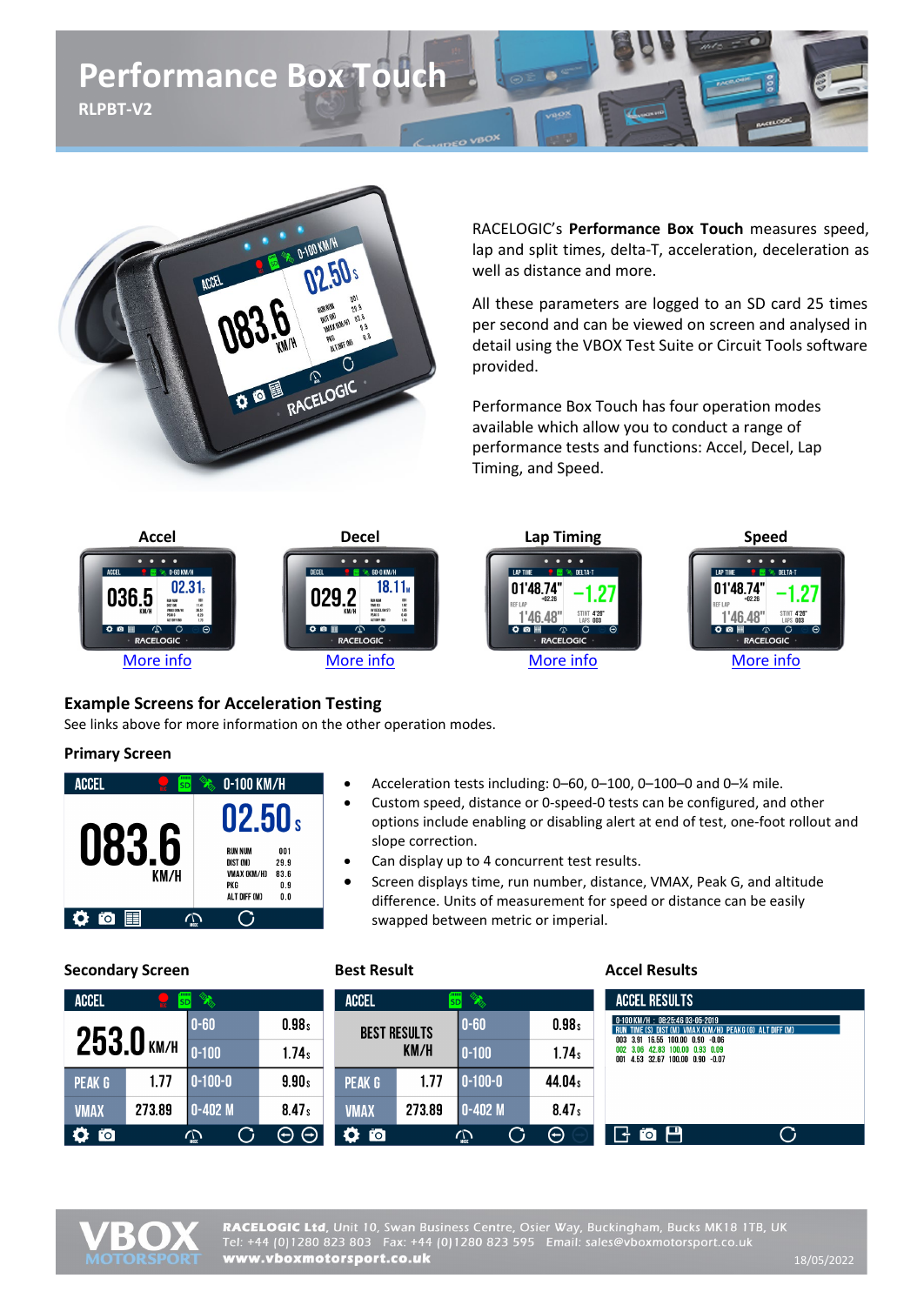

# **Environmental and Physical**

| <b>Environmental &amp; Physical</b>                                              |                                                                                                                           |  |  |  |
|----------------------------------------------------------------------------------|---------------------------------------------------------------------------------------------------------------------------|--|--|--|
| <b>Input Voltage</b>                                                             | 5 V (USB compliant 4.4 V - 5.3 V)                                                                                         |  |  |  |
| <b>Power consumption</b><br>(Connected to external power supply)<br>With Battery | < 7 W<br>using 1.5 A or greater USB supply via micro-B                                                                    |  |  |  |
| <b>Without Battery</b>                                                           | $<$ 3 W<br>Using 0.9 A or greater USB supply via micro-B                                                                  |  |  |  |
| <b>Operating Temperature</b>                                                     | -20°C to +50°C                                                                                                            |  |  |  |
| <b>Storage Temperature</b>                                                       | -30°C to +80°C                                                                                                            |  |  |  |
| <b>Size</b><br>With battery attached<br>Without battery                          | 136.3 x 90.4 x 38.3 mm<br>136.3 x 90.4 x 36.3 mm                                                                          |  |  |  |
| Weight<br>With battery<br>Without battery                                        | 336 <sub>g</sub><br>226g                                                                                                  |  |  |  |
| <b>Battery</b><br>Capacity<br>Run time<br>Time to charge                         | 11 Wh<br>6 hrs normal use from full charge<br>95% charge at 3.5 hrs, dependant on unit power<br>demands and power supply. |  |  |  |
| <b>Touch Screen</b>                                                              |                                                                                                                           |  |  |  |
| <b>Size</b>                                                                      | 4.3" TFT Capacitive Touch                                                                                                 |  |  |  |
| <b>Resolution</b>                                                                | 480*800 pixels                                                                                                            |  |  |  |
| <b>TFT LCD Display Colours</b>                                                   | 262K colours (18 Bit)                                                                                                     |  |  |  |
| <b>Mounting</b>                                                                  |                                                                                                                           |  |  |  |
| <b>Mount Type</b>                                                                | Suction cup windscreen mount                                                                                              |  |  |  |
| <b>Data Storage</b>                                                              |                                                                                                                           |  |  |  |
| <b>Type</b>                                                                      | SD card (8 GB supplied)                                                                                                   |  |  |  |
| <b>Recording Time</b>                                                            | 120 hours on supplied SD card.                                                                                            |  |  |  |

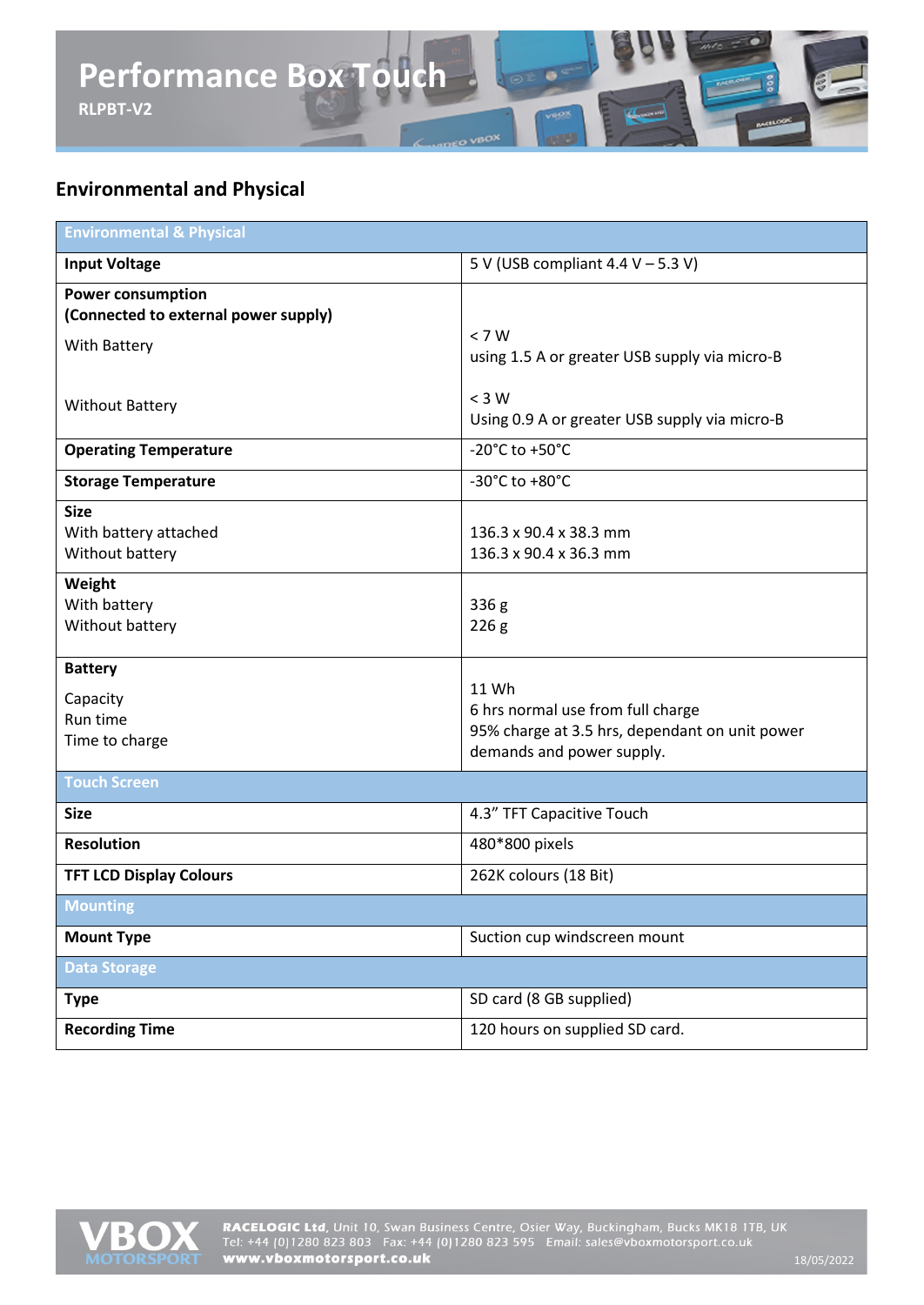

## **Diagrams**



**Screen**



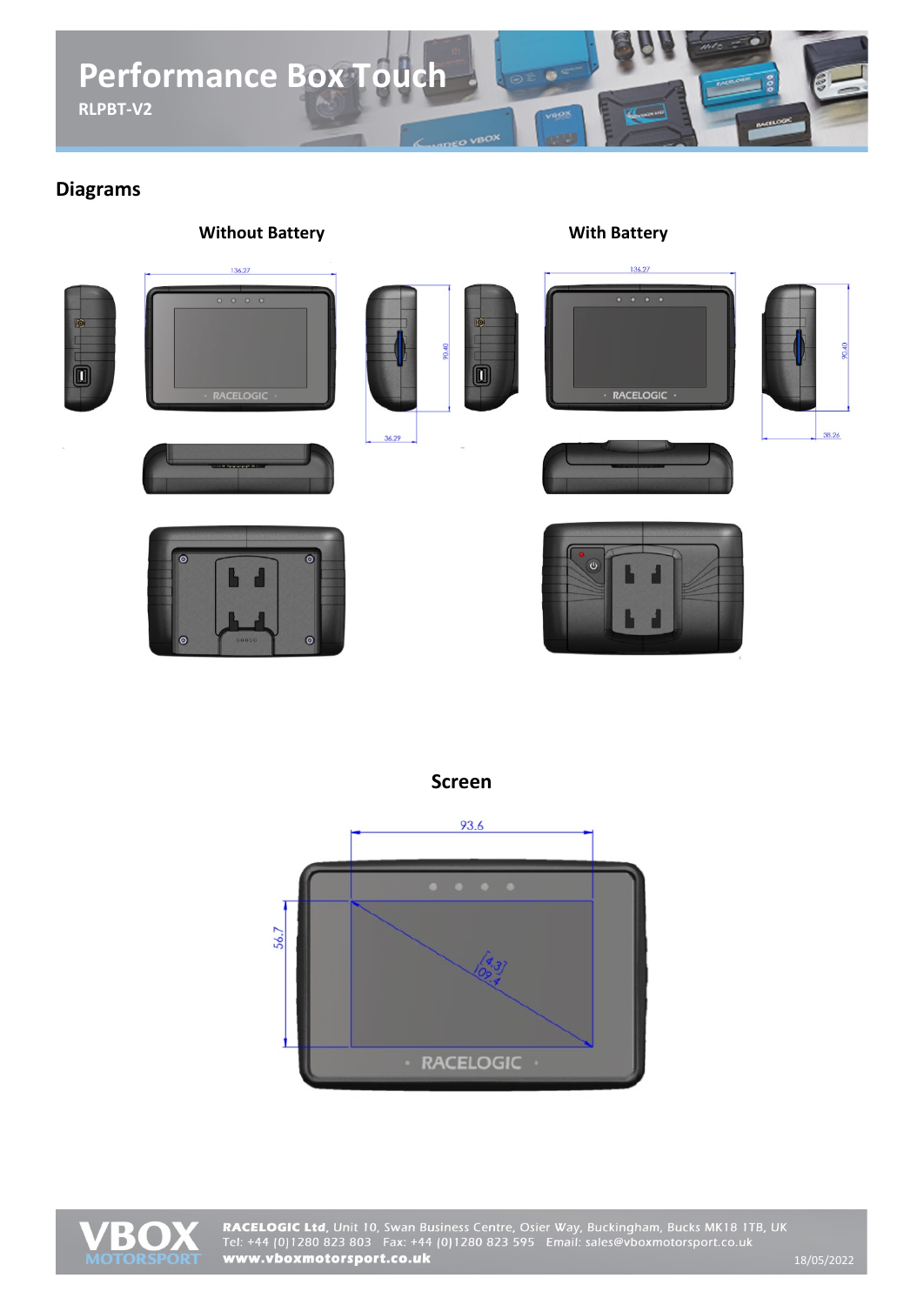

# **GPS Specifications**

| <b>Velocity</b>    |             | <b>Distance</b>    |                       |  |
|--------------------|-------------|--------------------|-----------------------|--|
| <b>Accuracy</b>    | $0.1$ km/h  | <b>Accuracy</b>    | 0.05% (<50 cm per km) |  |
| <b>Units</b>       | km/h or mph | <b>Units</b>       | Metres / Feet         |  |
| <b>Update rate</b> | 25 Hz       | <b>Update rate</b> | 25 Hz                 |  |
| <b>Resolution</b>  | $0.01$ km/h | <b>Resolution</b>  | 1 cm                  |  |

| <b>Absolute Positioning</b> |               | <b>Time</b>       |        |  |
|-----------------------------|---------------|-------------------|--------|--|
| <b>Accuracy</b>             | ±2 m 95% CEP* | <b>Accuracy</b>   | 0.01 s |  |
| <b>Resolution</b>           | 1 cm          | <b>Resolution</b> | 0.01 s |  |
| <b>Update rate</b>          | 25 Hz         |                   |        |  |

| <b>Acceleration</b> |                   | <b>Heading</b>    |              |  |
|---------------------|-------------------|-------------------|--------------|--|
| <b>Accuracy</b>     | 1%                | <b>Accuracy</b>   | $0.3^\circ$  |  |
| <b>Resolution</b>   | 0.01 <sub>g</sub> | <b>Resolution</b> | $0.01^\circ$ |  |
| <b>Maximum</b>      | 4g                |                   |              |  |
| <b>Update rate</b>  | 25 Hz             |                   |              |  |

Definitions:

\* CEP = Circle of Error Probable. 95% CEP means 95% of the time the position readings will fall within a circle of the stated radius.